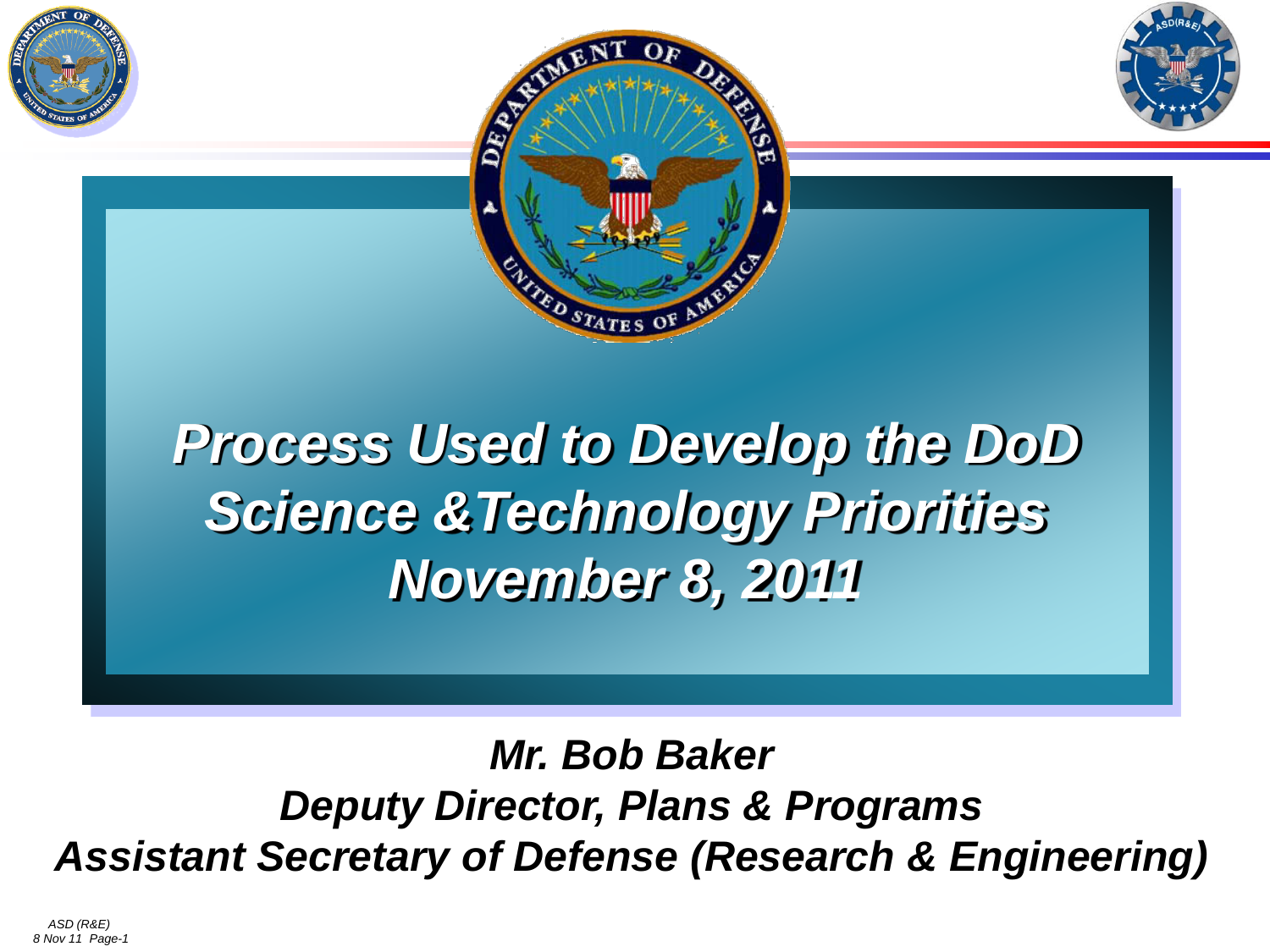

### **Process Began With the 2010 QDR** *-- February 2010 --*



 **The 2010 QDR identified 6 Key Mission Areas (KMAs) that DoD should build capability capacity to be successful in the future global security environment**

- *Defend the United States and Support Civil Authorities at Home*
- *Succeed in Counterinsurgency, Stability, and Counterterrorist Operations*
- *Build the Security Capacity of Partner States*
- *Deter and Defeat Aggression in Anti-Access Environments*
- *Prevent Proliferation and Counter Weapons of Mass Destruction*
- *Operate Effectively in Cyberspace.*

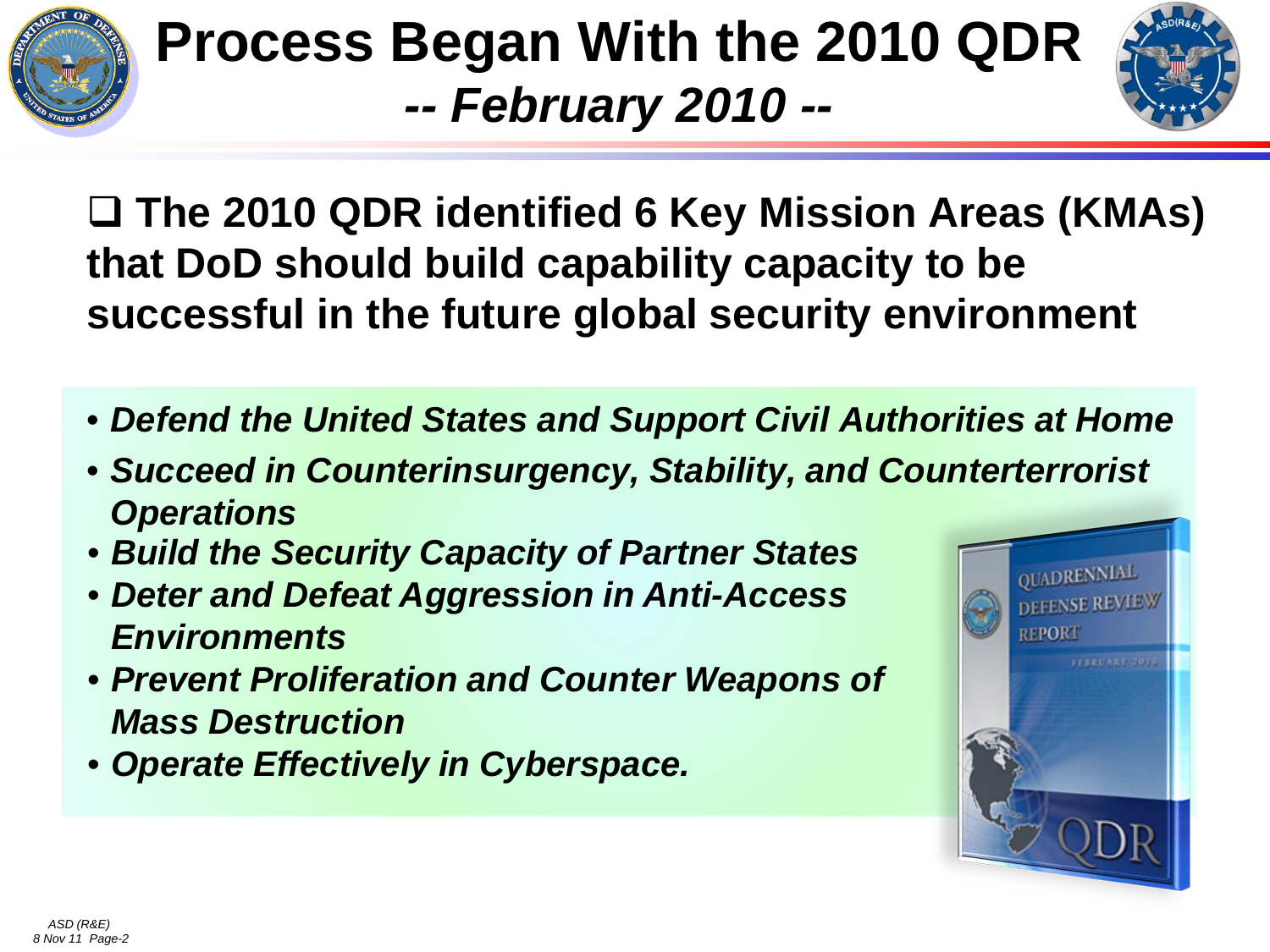

**QUADRENNIAL** 

**REPORT** 

**DEFENSE REVIEW** 

FEBRUARY 2010

#### **QDR Key Mission Areas and Department Planning and Programming Guidance (DPPG) Tasking**



**Key Mission Areas**

**Defend U.S. and Support Civil Authorities at Home**

**Succeed in COIN/Stability/CT Ops**

**Build Partner Security Capacity**

**Deter and Defeat Aggression in Anti-Access Environments**

**Prevent Proliferation and Counter WMD**

**Operate Effectively in Cyberspace**

*DPPG Task: "The DDR&E, with the support of the Secretaries of the Military Departments, Directors of the Defense Agencies, and CJCS will lead an effort across the Department to identify the core capabilities and enabling technologies for each of the six QDR key mission areas." -- July 12, 2010 --*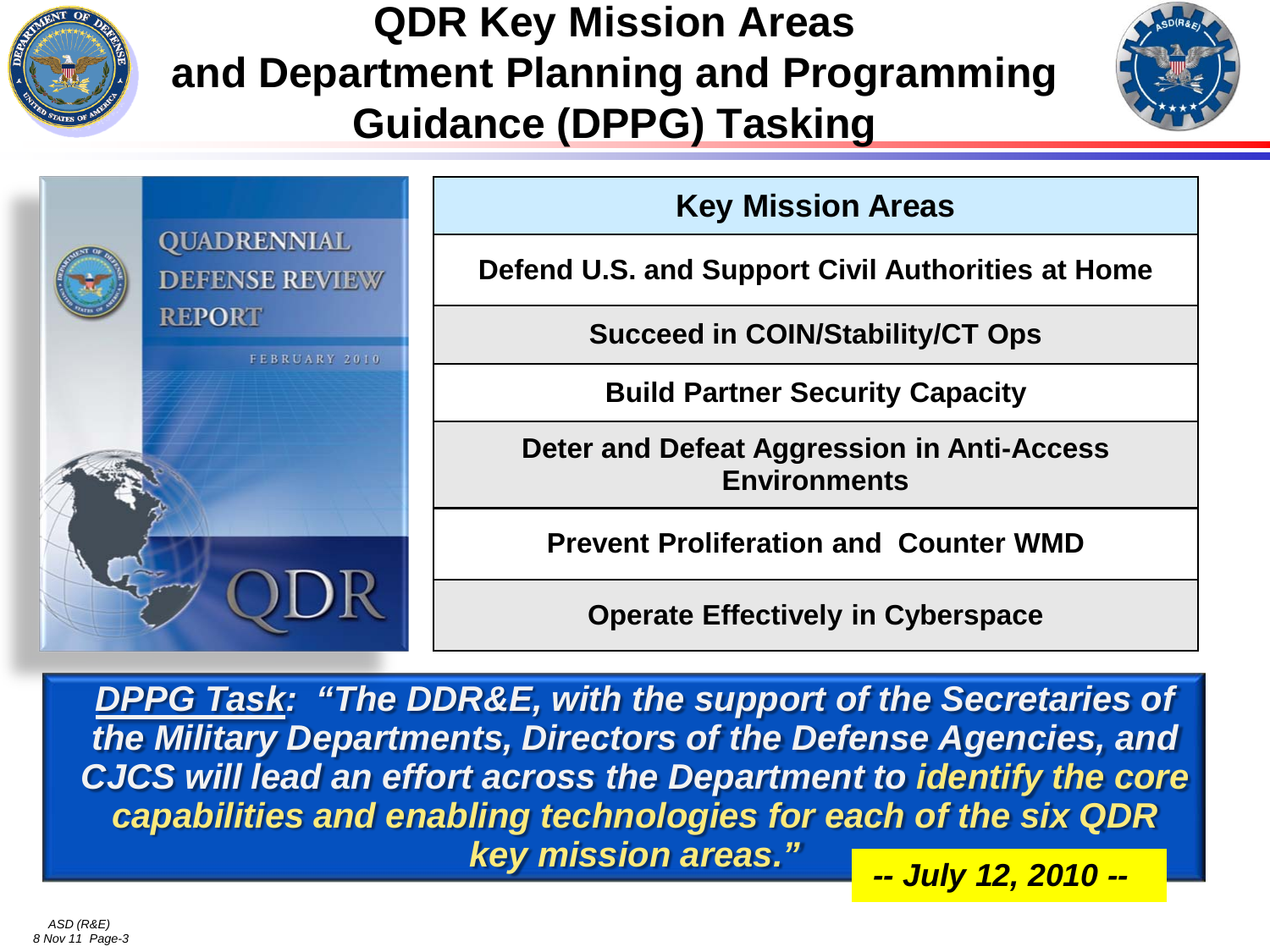

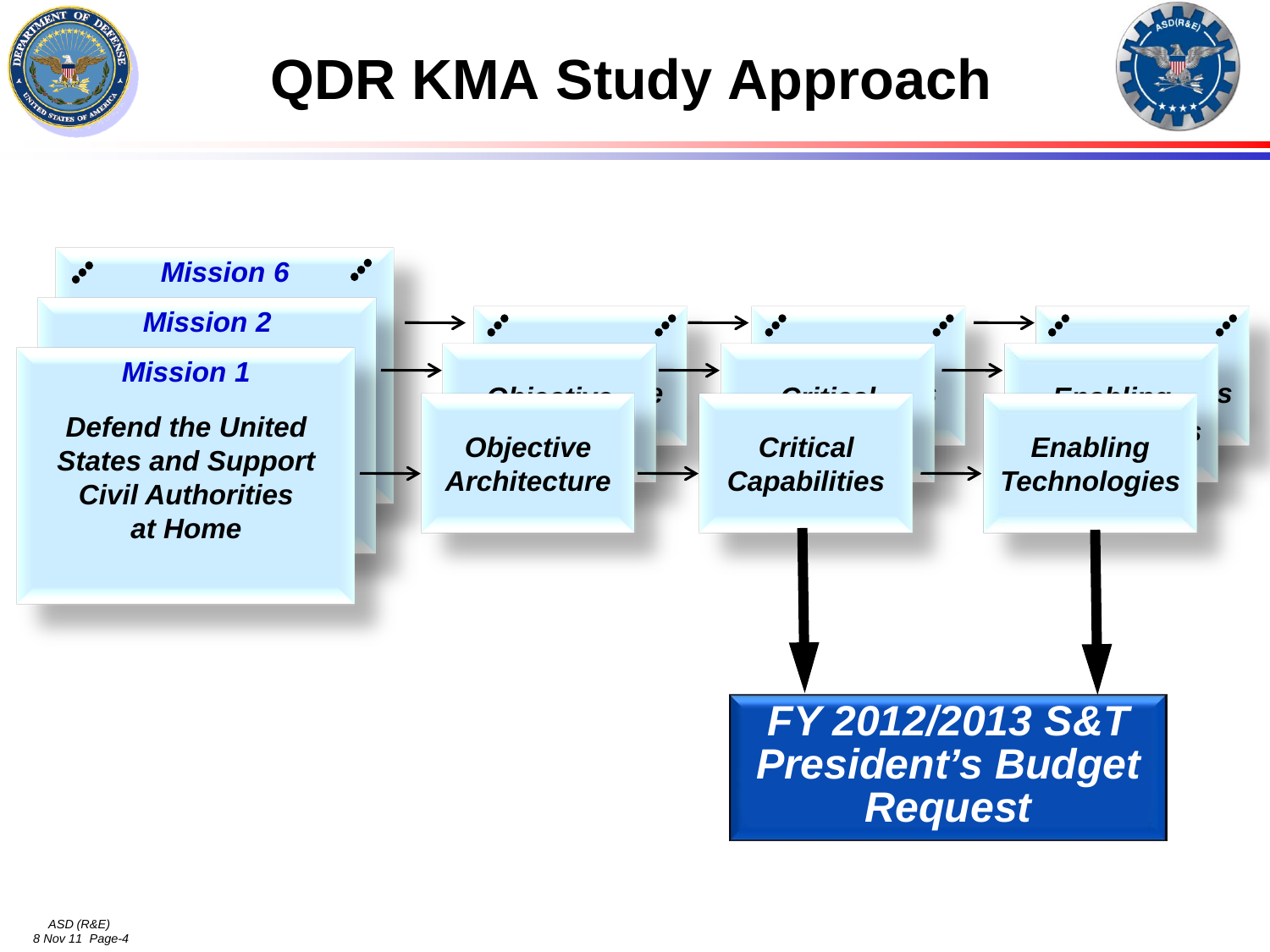

## **QDR KMA Study Timeline**



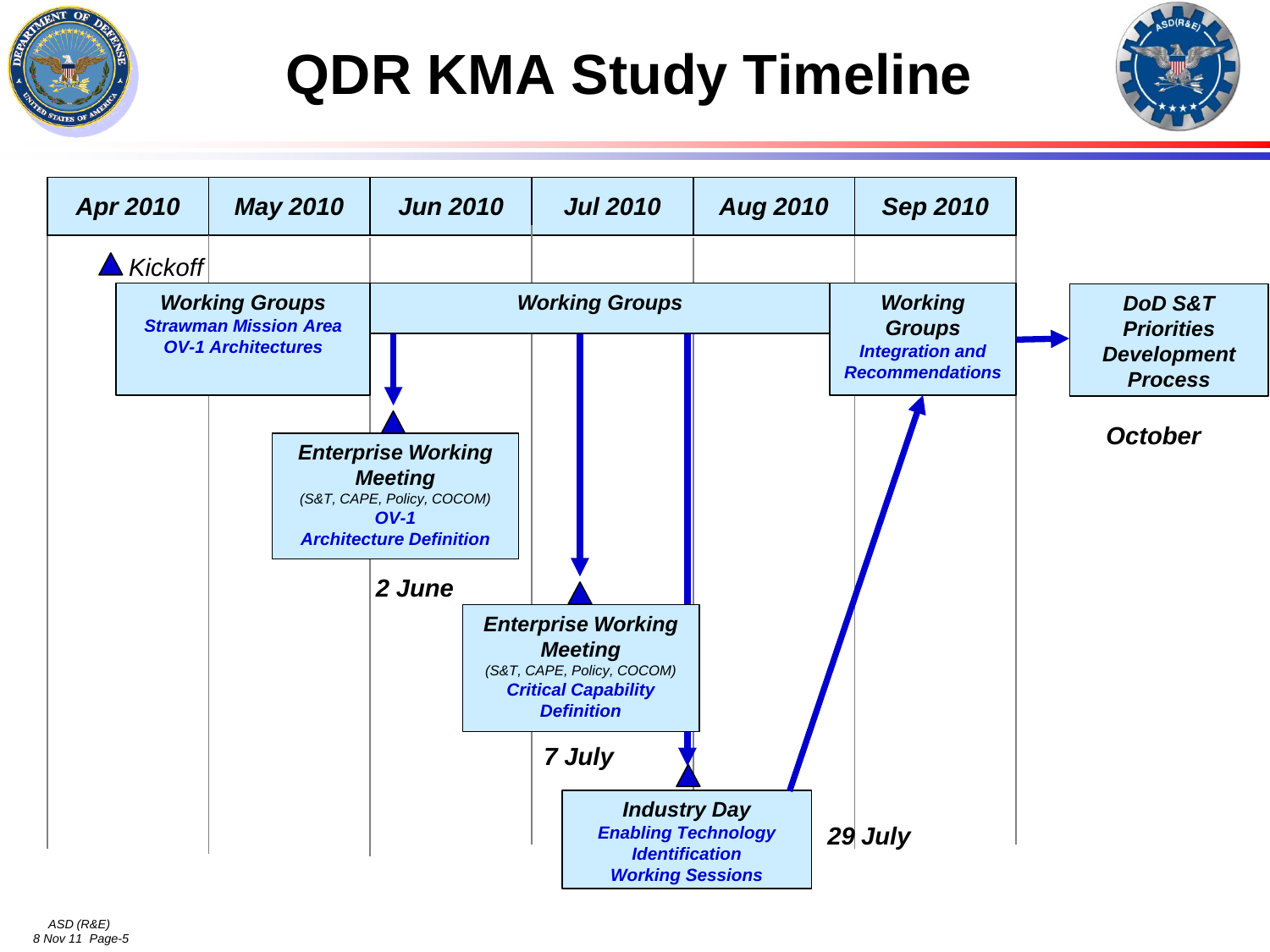



- **Army**
	- **Immersive Training**
- **Navy**
	- **Undersea Warfare**
- **Air Force**
	- **Long Range Strike**
	- **Affordable Space Access**

*Note: The QDR KMAs are additive to core military missions and competencies assigned to the Armed Forces*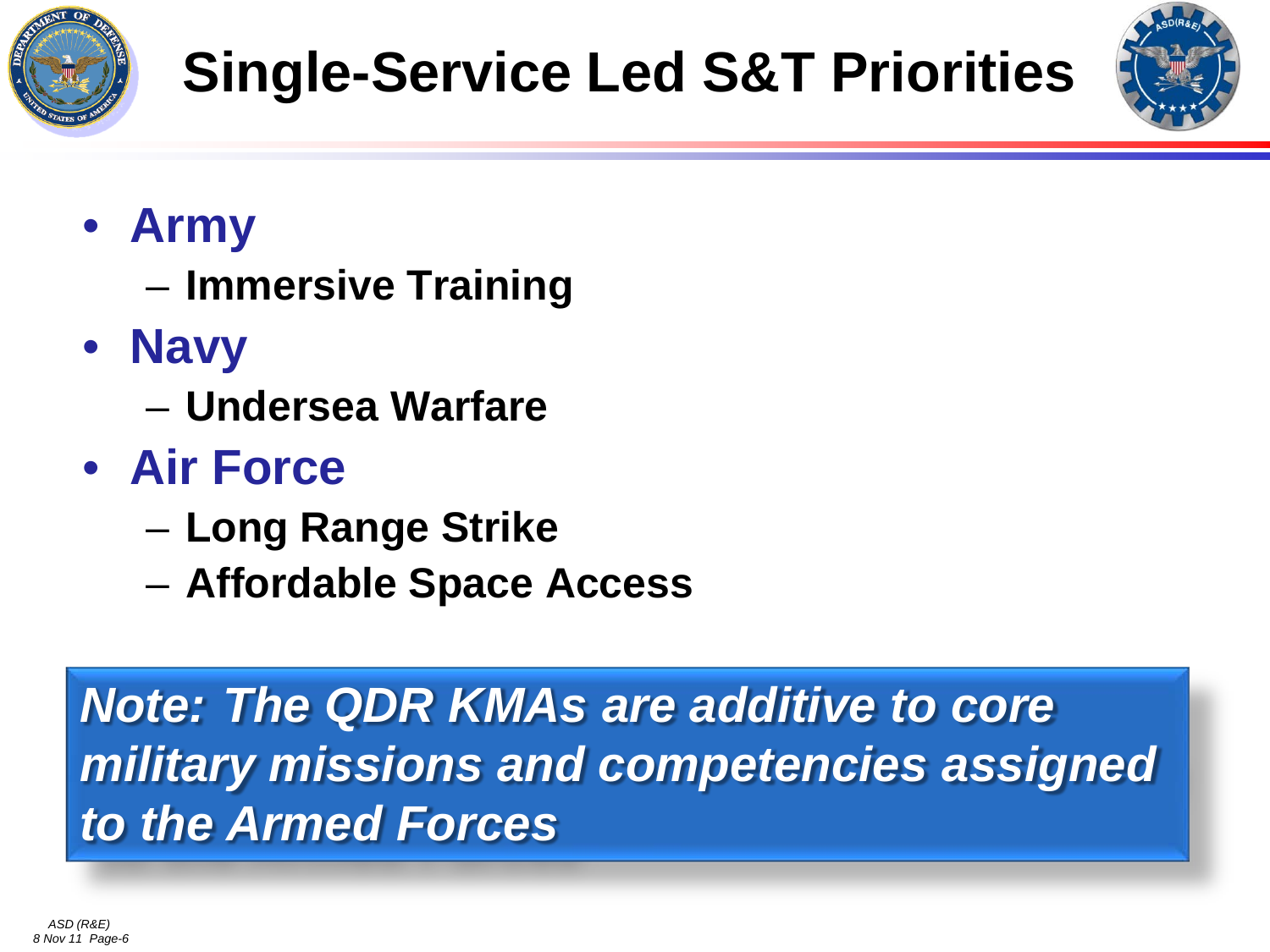

## **Initial S&T Priorities - 54 Total - Reduced to 7 -**



- **QDR KMA DPPG Study:**
	- **Data to Decisions**
	- **Systems 2020**
	- **Immersive Training**
	- **Autonomy for Standoff, Speed & Scale**
	- **Human Terrain Preparation**
	- **CBRN Standoff Detection, Locate, Monitor & Track**
	- **Cyber Mission Assurance/Dominance -Includes Trust & Attribution**
	- **Rapidly Tailored Effects**
	- **EM Spectrum Management**
	- **Knowledge and Information Management / Architecture**
	- **Ubiquitous Observation**
	- **Access and Sharing of DoD Information/Databases**
	- **Alternatives to GPS for providing PNT**
	- **Contextual Exploitation**
- **TFTs and COIs:**
	- **High Speed / Hypersonics**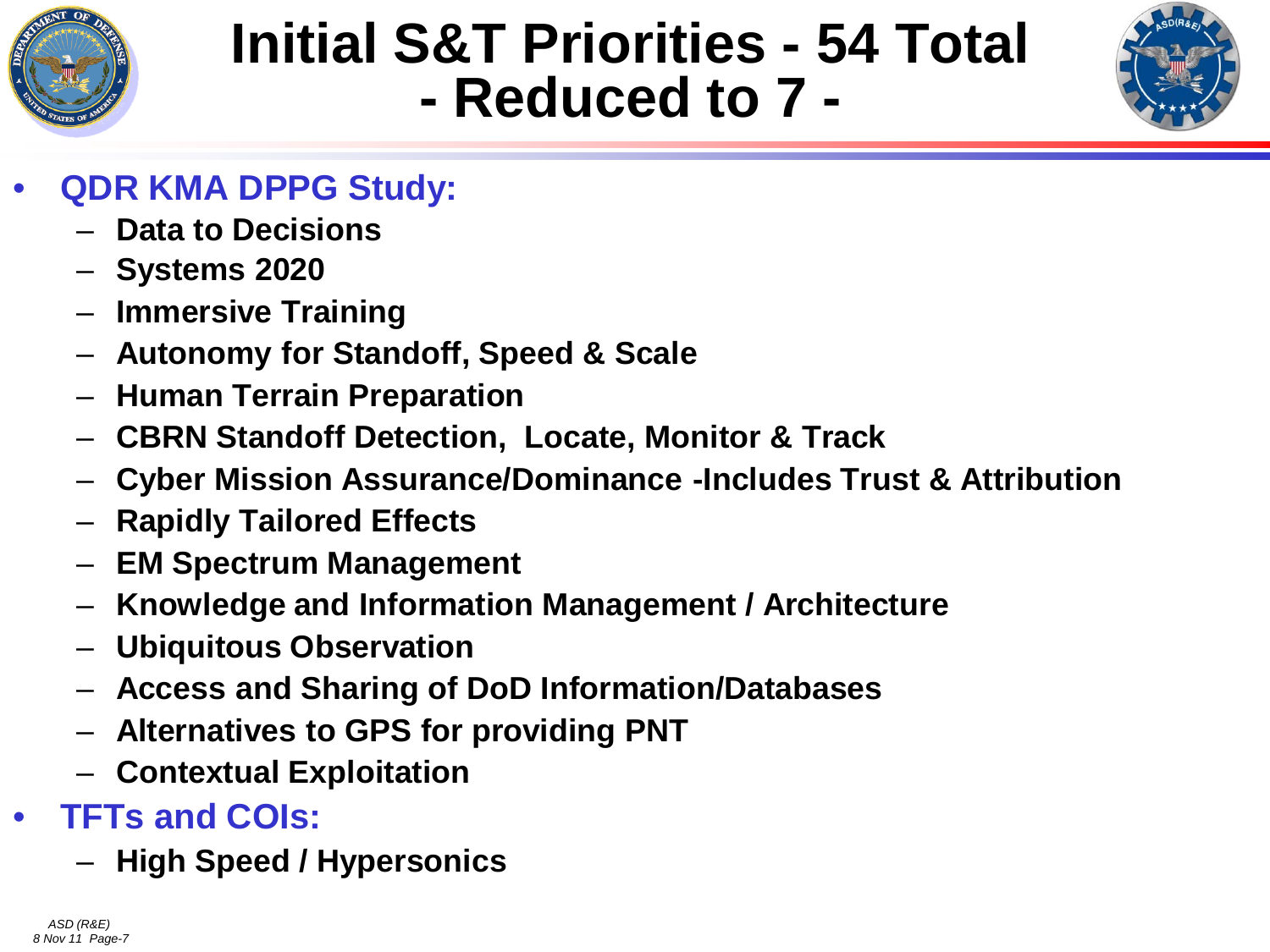

# **Initial S&T Priorities - 54 Total - Reduced to 7 (contd.) -**



- **TFTs and COIs (contd.)**
	- **Highly Adaptive Turbine Engines**
	- **Multi Role Vertical Lift**
	- **Reasoning Machines**
	- **Teaming Large Numbers of Autonomous Hetero. Systems**
	- **Developing Materials Underpinning Electronics Technologies**
	- **Force Protection**
	- **Mobility**
	- **Integrated Computational Materials Science and Engineering (ICMSE)**
	- **Complex Engineered Materials**
	- **Improved Kinetic Weapons**
- **Service and Agency Priorities**
	- **Autonomy**
	- **Power & Energy**
	- **Total Ownership Cost**
	- **Directed Energy**
	- **Educational Outreach/STEM**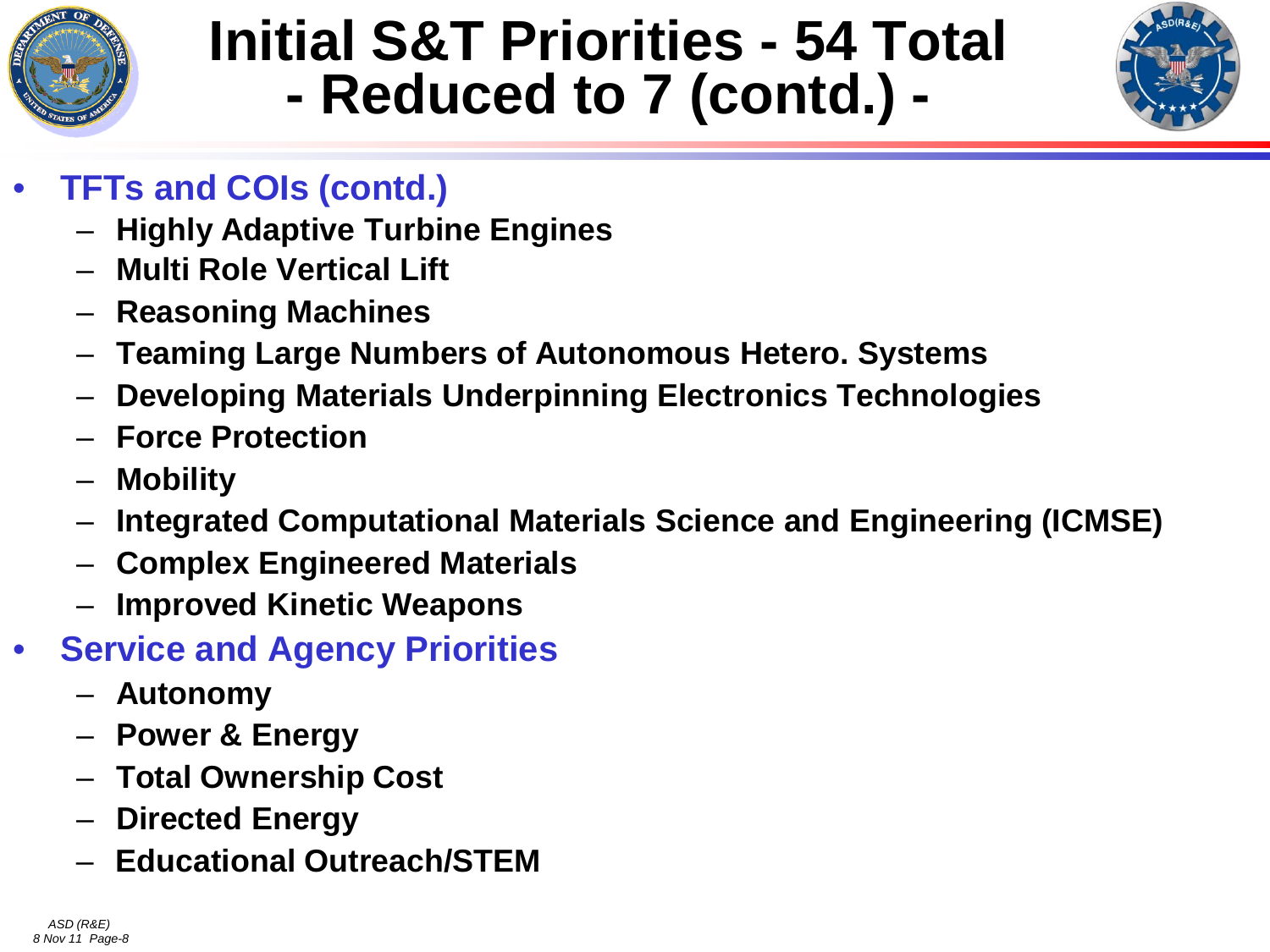

## **Initial S&T Priorities - 54 Total - Reduced to 7 (contd.) -**



- **Service and Agency Priorities (contd.)**
	- **Irregular Warfare/Counter IED**
	- **Undersea Warfare**
	- **Electronic Warfare/Electronic Protection**
	- **Improved Situation Awareness, Persistent ISR**
	- **Climate Change and the Arctic**
	- **Long-Range Strike**
	- **Medical PTSD/TBI, Blast/Trauma**
	- **Enhanced Cognitive Performance**
	- **Software Assurance**
	- **Rare Earth Element Technologies**
	- **Small Engines/Alternate Propulsion**
	- **Military-Unique Fixed-Wing and Rotary-Wing Technologies**
	- **Human System**
	- **Affordable Space Access**
	- **Precision lethality**
	- **Counter-WMD Technologies (9 total that were consolidated to 1)**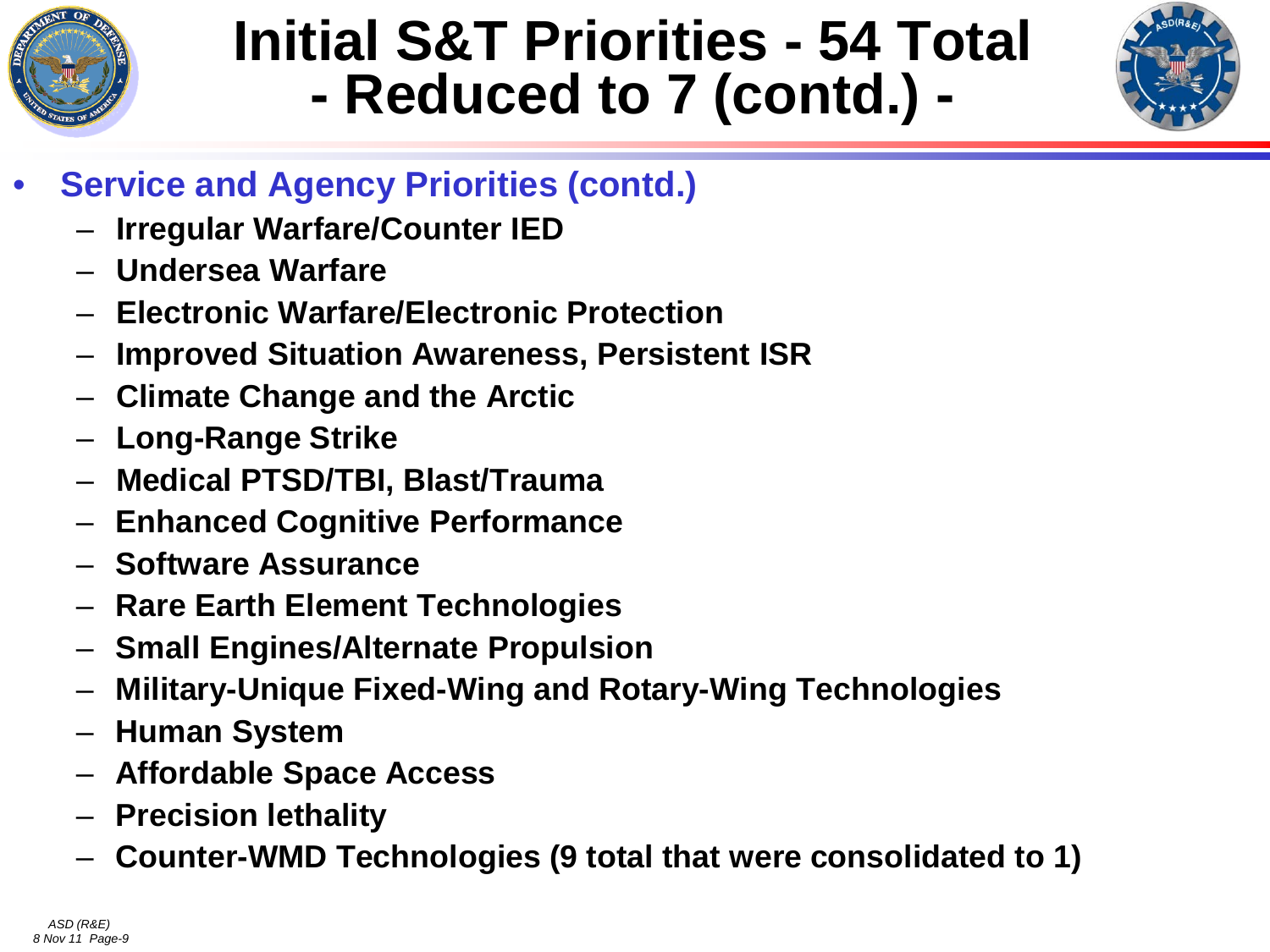

## **FY 2013 S&T Priorities Timeline**



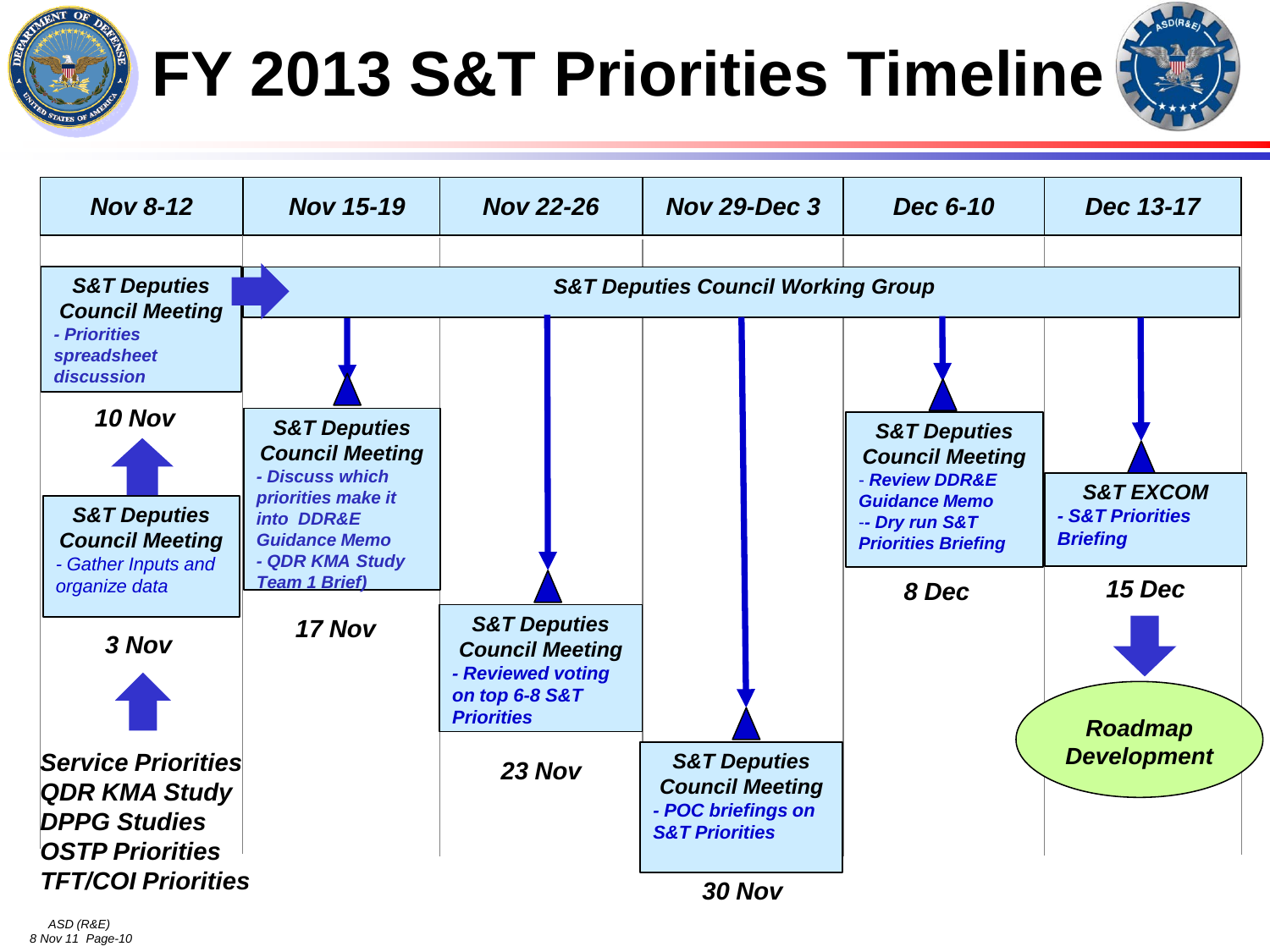

## **Process for Developing S&T Priorities**



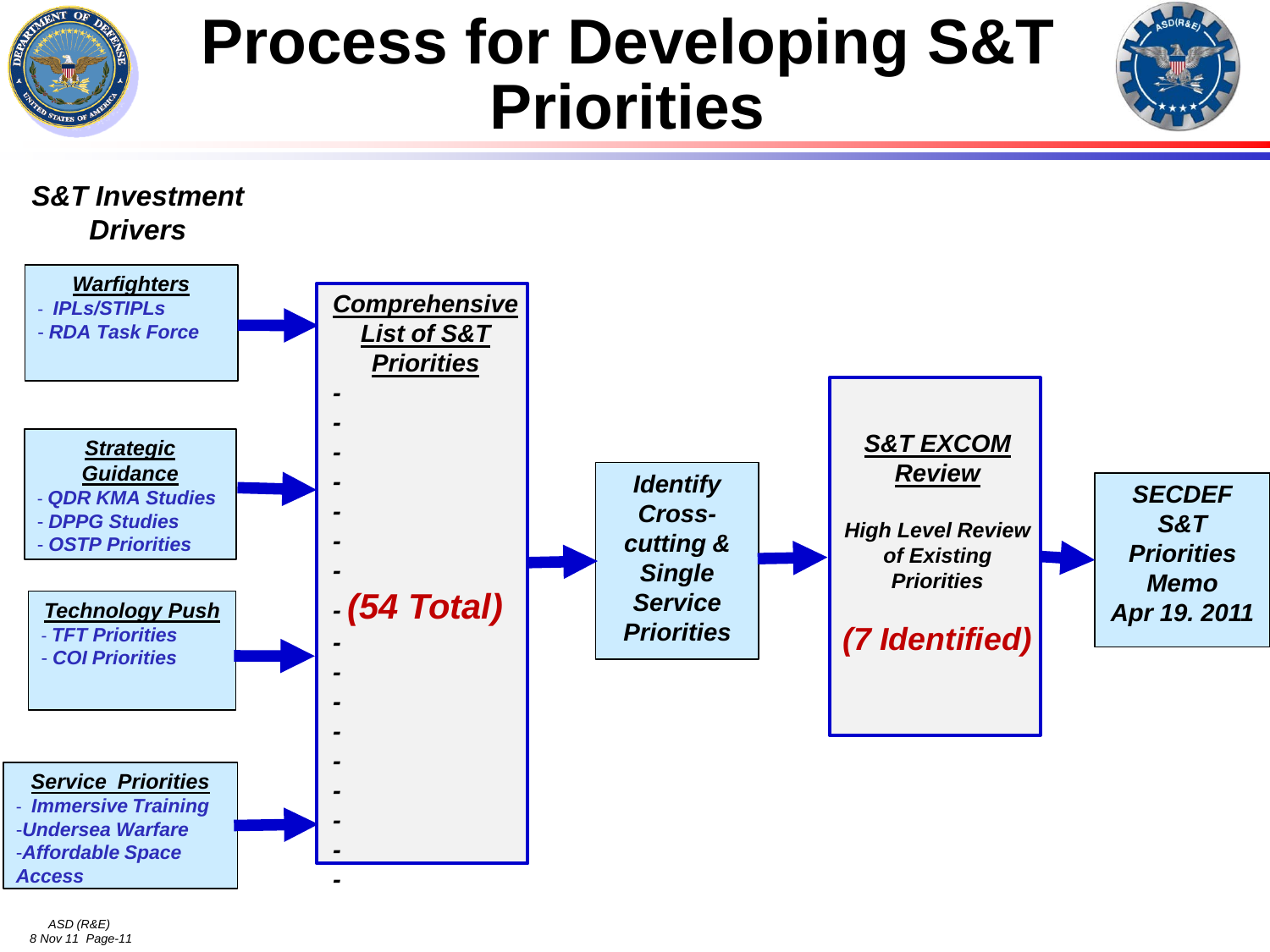

### **Secretary of Defense S&T Priorities Memo – Apr 19, 2011**



The Assistant Sectorary of Defense for Research and Engineering, with the Department's S&T Excellive Committee and other stakeholders, will oversee the development of implementation roadinage for such prively sees. These conductes will coordinate Component investments in the priority areas to sacciente the development and delivery of expubilities consistent with facto priorities.



SECRETARY OF OEFENSE 1000 DEFENSE PENTAGON WASHINGTON, DC 20301-1000

MEMORANDUM FOR SECRETARIES OF THE MILITARY DIPARTMENTS. CHAIRMAN OF THE JOINT CHEIPS OF STAFF UNDER SECRITARY OF DEPENSE FOR ACQUISITION. TECHNOLOGY AND LOGISTICS ASSISTANT SECRETARY OF DEFENSE FOR RESEARCH AND ENGINSTRING DOUTCTORS OF THE DEFINSE AGENCIES

SUBJECT: Science and Technology (S&T) Priorities for Fiscal Years 2013-17 Planning

The Department's S&T lasdership, and by the Assistant Secretary of Defense for Rosoutch and Engineering, in close coordination with leadership from the Under Sporetury of Detrow for Policy, the Assistant Secretary of Deferre for Noclean, Chemical, and Biological Delense, the Deputy Assistant Secondary of Deferre Tor Manufacturing and Industrial Basic Policy, and the Joint Staff, has identified rayon strategic investment priorities. There S&T priorities derive from a comprehensive analysis of incommendations resulting from the Ovadovinial Defense Review mission acchitecture studies directed in the FY12-16 Defense Planning Programming Guidance,

The priority S&T investment areas in the PYI's-17 Program Objective Mannessdam are:

- (1) Data to Berisions scores and applications to reduce the cycle time and margoner requirements for analysis and use of large data sets.
- (2) Engineered Realism Systems engineering concepts, science, and design tools to protect against multicizes compremise of weapon systems and to develop agale standarbeing for troppd and catared defense system).
- (3) Cyber Science and Trohanlogy science and technology for efficient, effective cyber capabilities across the spormers of joint operations.
- 14) Electronic Warfare / Electronic Protection new concepts and technology to protost aystems and extand capabilities across the electro-magnetic spectrum.
- (3) Counter Weapons of Mass Destruction (WMD) advances in DrO's ability to Vesta, nivera, monitor, rag, track, intendict, eliminate and artificate WMD womens. and materials.
- (fi) Autonomy science and technology to achieve autonomous systems that reliably and sufely accomplish complex tasks, in all emironments.
- (7) Human Systems wieste and technology to enhance haman-machine interfates to increase productivity and officativeness across a broad mange of relations.



 $177.16.21$ 

- 
- 
- 
- -
	-
	-
	-



*ASD (R&E) 8 Nov 11 Page-12*

#### *S&T Priorities*

- *Data-to-Decisions*
- *Engineered Resilient Systems*
- *Cyber Science and Technology*
- *Electronic Warfare / Electronic Protection*
- *Counter Weapons of Mass Destruction*
- *Autonomy*
- *Human Systems*

*"The Assistant Secretary of Defense for Research and Engineering, with the Department's S&T Executive Committee and other stakeholders, will oversee the development of implementation roadmaps for each priority. These roadmaps will coordinate Component investments in the priority areas to accelerate the development and delivery of capabilities consistent with these priorities."*